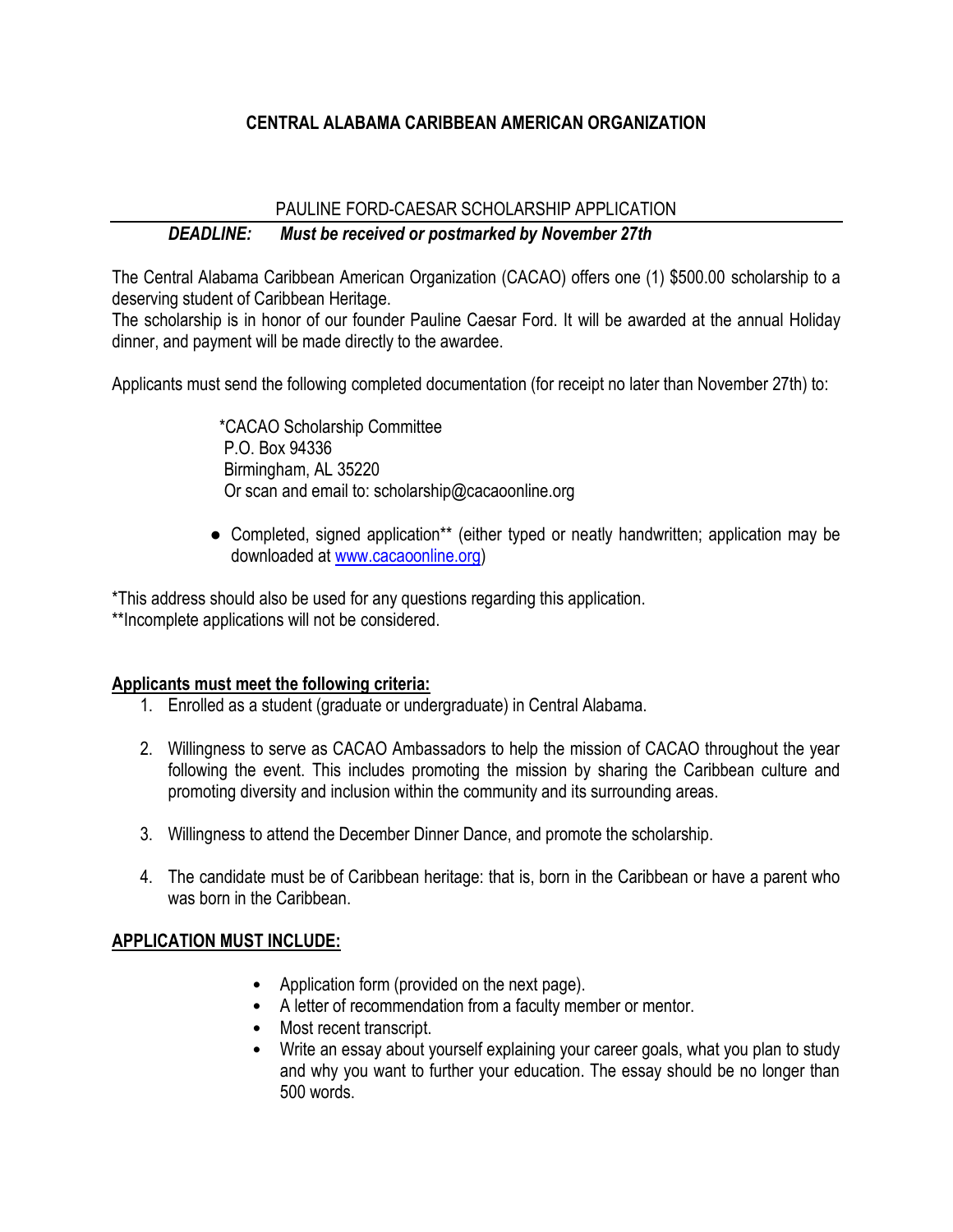#### **PERSONAL INFORMATION**

|                                                                                                                |                                                                                                                       | Phone: ____________________(Mobile) _____________________Email: ________________        |  |  |
|----------------------------------------------------------------------------------------------------------------|-----------------------------------------------------------------------------------------------------------------------|-----------------------------------------------------------------------------------------|--|--|
|                                                                                                                |                                                                                                                       |                                                                                         |  |  |
|                                                                                                                | <u> 1989 - Johann Harry Harry Harry Harry Harry Harry Harry Harry Harry Harry Harry Harry Harry Harry Harry Harry</u> |                                                                                         |  |  |
|                                                                                                                |                                                                                                                       | <b>ACADEMIC &amp; COMMUNITY BACKGROUND</b>                                              |  |  |
|                                                                                                                |                                                                                                                       |                                                                                         |  |  |
|                                                                                                                |                                                                                                                       |                                                                                         |  |  |
|                                                                                                                |                                                                                                                       | Program: (check one): () 4 Years () 2 Years () Other (explain): ___________             |  |  |
| Graduation Date: Canada Canada and Canada Canada and Canada and Canada and Canada and Canada and Canada and Ca |                                                                                                                       |                                                                                         |  |  |
|                                                                                                                |                                                                                                                       | Major: _______________________________Degree: _______________________GPA: _____________ |  |  |
| Academic Honors:                                                                                               |                                                                                                                       |                                                                                         |  |  |
|                                                                                                                |                                                                                                                       |                                                                                         |  |  |
| <b>Caribbean Origin:</b>                                                                                       |                                                                                                                       |                                                                                         |  |  |
|                                                                                                                | Were you born in the Caribbean? YES NO. If yes, what island?                                                          |                                                                                         |  |  |
|                                                                                                                |                                                                                                                       | If no, at least one of your parents must be from the Caribbean. Which island?           |  |  |

List the **extracurricular activities** in your college, or community which you have participated. Describe offices or positions held and the nature and extent of your participation. BE SPECIFIC: e.g., indicate name of organization, role played in carrying out mission of the organization, number of volunteered hours each semester.

*\_\_\_\_\_\_\_\_\_\_\_\_\_\_\_\_\_\_\_\_\_\_\_\_\_\_\_\_\_\_\_\_\_\_\_\_\_\_\_\_\_\_\_\_\_\_\_\_\_\_\_\_\_\_\_\_\_\_\_\_\_\_\_\_\_\_\_\_\_\_\_\_\_\_\_\_* 

*\_\_\_\_\_\_\_\_\_\_\_\_\_\_\_\_\_\_\_\_\_\_\_\_\_\_\_\_\_\_\_\_\_\_\_\_\_\_\_\_\_\_\_\_\_\_\_\_\_\_\_\_\_\_\_\_\_\_\_\_\_\_\_\_\_\_\_\_\_\_\_\_\_\_\_\_* 

*\_\_\_\_\_\_\_\_\_\_\_\_\_\_\_\_\_\_\_\_\_\_\_\_\_\_\_\_\_\_\_\_\_\_\_\_\_\_\_\_\_\_\_\_\_\_\_\_\_\_\_\_\_\_\_\_\_\_\_\_\_\_\_\_\_\_\_\_\_\_\_\_\_\_\_\_*